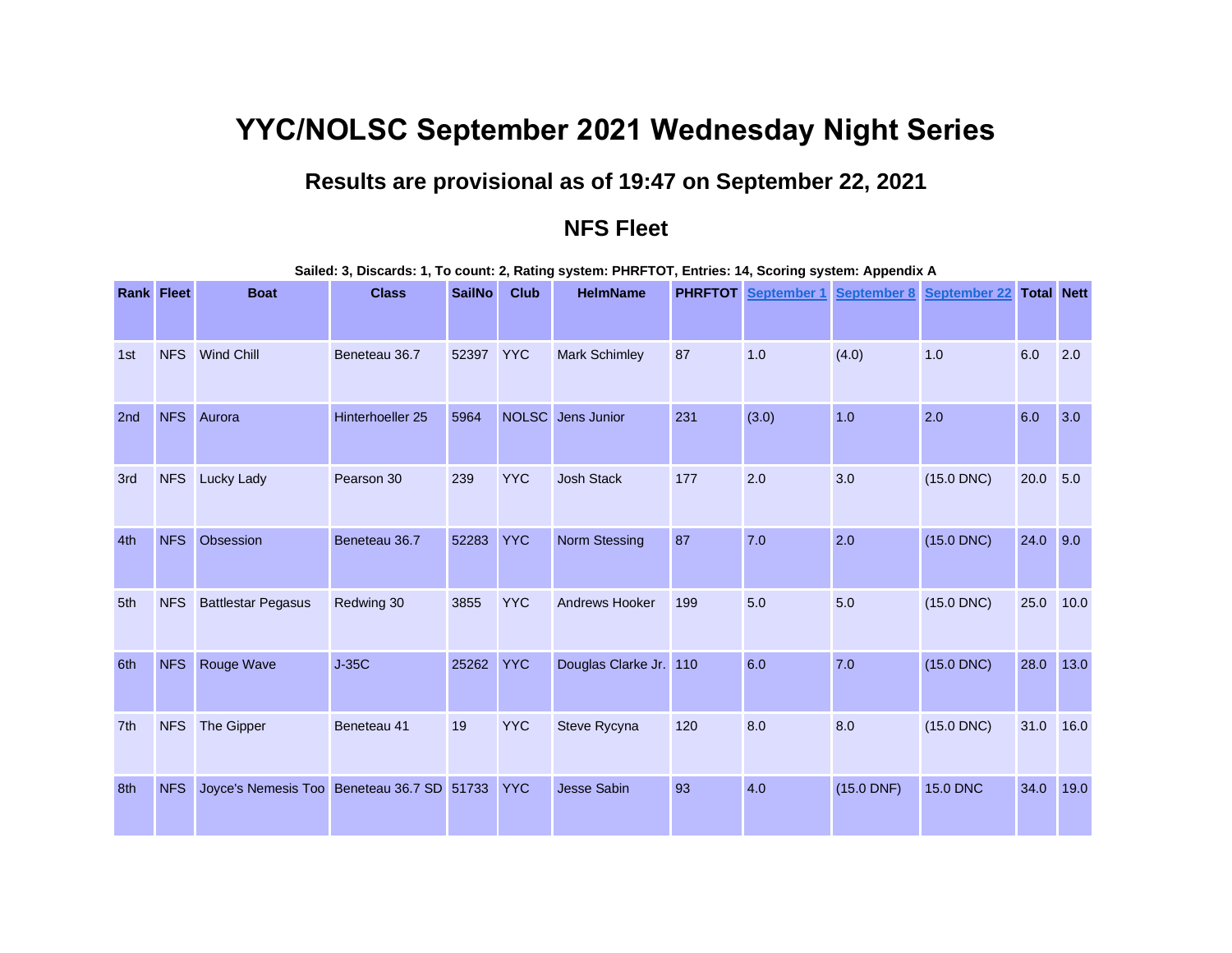|                  | <b>Rank Fleet</b> | <b>Boat</b>       | <b>Class</b>      | <b>SailNo</b> | <b>Club</b>  | <b>HelmName</b>         | <b>PHRFTOT</b> | September 1     | <b>September 8</b> | <b>September 22</b> | <b>Total Nett</b> |      |
|------------------|-------------------|-------------------|-------------------|---------------|--------------|-------------------------|----------------|-----------------|--------------------|---------------------|-------------------|------|
|                  |                   |                   |                   |               |              |                         |                |                 |                    |                     |                   |      |
| 9th              | <b>NFS</b>        | Landaleigh        | Catalina 38       | 160           | <b>NOLSC</b> |                         | 199            | 10.0            | 9.0                | $(15.0$ DNC $)$     | 34.0              | 19.0 |
| 10 <sub>th</sub> | <b>NFS</b>        | Perbacco          | Schock 35         | 54260         | <b>YYC</b>   | Shane Vansrom           | 87             | $(15.0$ DNC)    | 6.0                | <b>15.0 DNC</b>     | 36.0              | 21.0 |
| 11th             | <b>NFS</b>        | <b>Black Rose</b> | Beneteau 37       | 1517          | <b>YYC</b>   | Larry Quinn             | 156            | 9.0             | $(15.0$ DNC)       | <b>15.0 DNC</b>     | 39.0              | 24.0 |
| 12 <sub>th</sub> | <b>NFS</b>        | Escape            | <b>C&amp;C 27</b> | 14215         | <b>NOLSC</b> |                         | 230            | $(15.0$ DNC)    | <b>15.0 DNC</b>    | <b>15.0 DNC</b>     | 45.0              | 30.0 |
| 12 <sub>th</sub> | <b>NFS</b>        |                   | Tanzer 7.5        | 602           | <b>NOLSC</b> |                         | 255            | $(15.0$ DNC)    | <b>15.0 DNC</b>    | <b>15.0 DNC</b>     | 45.0              | 30.0 |
| 12 <sub>th</sub> | <b>NFS</b>        | Bad Habit (NFS)   | $J-24$            | 1252          |              | <b>NOLSC</b> Rick Sherk | 177            | $(15.0$ DNC $)$ | <b>15.0 DNC</b>    | <b>15.0 DNC</b>     | 45.0              | 30.0 |

#### **PHRF-1 Fleet**

#### **Sailed: 3, Discards: 1, To count: 2, Rating system: PHRFTOT, Entries: 7, Scoring system: Appendix A**

| Rank            | <b>Fleet</b>   | <b>Boat</b>            | <b>Class</b> | <b>SailNo</b> | <b>Club</b> | <b>HelmName</b>   |    |       |                | <b>PHRFTOT</b> September 1 September 8 September 22 | <b>Total Nett</b> |                  |
|-----------------|----------------|------------------------|--------------|---------------|-------------|-------------------|----|-------|----------------|-----------------------------------------------------|-------------------|------------------|
|                 |                |                        |              |               |             |                   |    |       |                |                                                     |                   |                  |
| 1st             |                | PHRF-1 Night Owl J-111 |              | 60335 YYC     |             | <b>Rick Lohr</b>  | 40 | (1.0) | 1.0            | 1.0                                                 | 3.0               | $\overline{2.0}$ |
| 2 <sub>nd</sub> | PHRF-1 Ali Cat |                        | $J-88$       | 11            |             | NOLSC Ed Berkhout | 85 | 2.0   | $(8.0$ DNC $)$ | 2.0                                                 | 12.0              | 4.0              |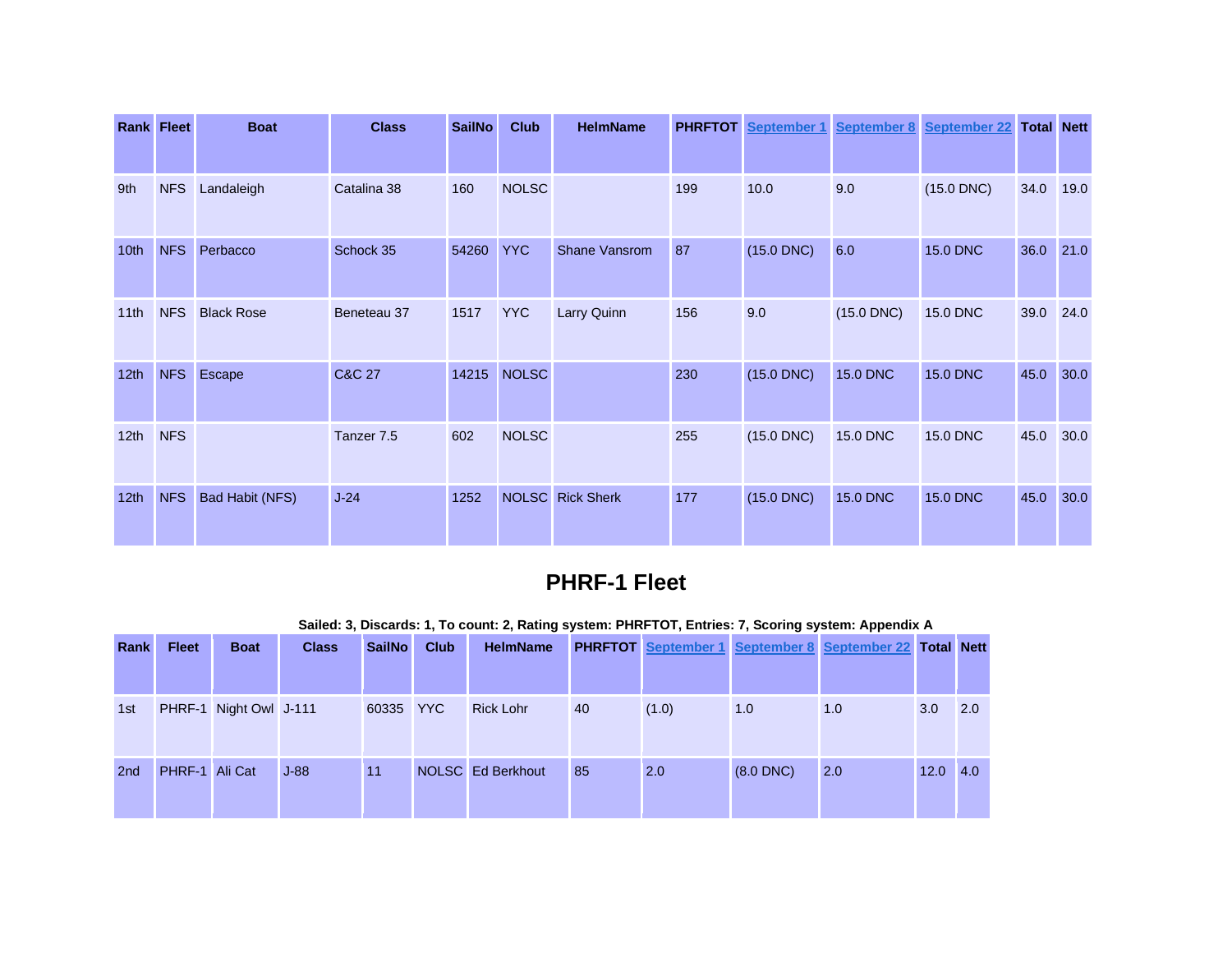| Rank | <b>Fleet</b>   | <b>Boat</b> | <b>Class</b>    | <b>SailNo</b> | <b>Club</b>  | <b>HelmName</b>      | <b>PHRFTOT</b> | <b>September 1</b> | <b>September 8</b> | <b>September 22</b> | <b>Total Nett</b> |      |
|------|----------------|-------------|-----------------|---------------|--------------|----------------------|----------------|--------------------|--------------------|---------------------|-------------------|------|
|      |                |             |                 |               |              |                      |                |                    |                    |                     |                   |      |
| 3rd  | PHRF-1 JMP2    |             | Melges 32       | 125           | <b>YYC</b>   | <b>Roeland Polet</b> | 27             | 3.0                | 3.0                | $(8.0$ DNC $)$      | 14.0              | 6.0  |
| 4th  | PHRF-1         | Triumpth    | Corsair F-28    |               | <b>YYC</b>   | <b>Brian Mackey</b>  | 36             | 4.0                | 4.0                | $(8.0$ DNC $)$      | 16.0              | 8.0  |
| 5th  | PHRF-1         | Absolute    | Dobroth 30      | 54299         | <b>NOLSC</b> | Mike Armstrong 93    |                | $(8.0$ DNC $)$     | 2.0                | 8.0 DNC             | 18.0              | 10.0 |
| 6th  | PHRF-1 Zing    |             | Melges IC37 028 |               | <b>YYC</b>   | <b>Robert Hesse</b>  | $\overline{4}$ | $(8.0$ DNC $)$     | 8.0 DNC            | 8.0 DNC             | 24.0              | 16.0 |
| 6th  | PHRF-1 SkyFall |             | <b>Esse 850</b> | 007           |              | NOLSC Peter Berridge | 84             | $(8.0$ DNC $)$     | 8.0 DNC            | 8.0 DNC             | 24.0              | 16.0 |

#### **PHRF-2 Fleet**

|  |  |  | Sailed: 3, Discards: 1, To count: 2, Rating system: PHRFTOT, Entries: 14, Scoring system: Appendix A |  |
|--|--|--|------------------------------------------------------------------------------------------------------|--|
|  |  |  |                                                                                                      |  |

| Rank | <b>Fleet</b> | <b>Boat</b>      | <b>Class</b>        | <b>SailNo</b> | <b>Club</b> | <b>HelmName</b>            |     |       |     | <b>PHRFTOT</b> September 1 September 8 September 22 | <b>Total Nett</b> |  |
|------|--------------|------------------|---------------------|---------------|-------------|----------------------------|-----|-------|-----|-----------------------------------------------------|-------------------|--|
|      |              |                  |                     |               |             |                            |     |       |     |                                                     |                   |  |
| 1st  |              | PHRF-2 Mo Money  | $J-22$              | 489           | <b>YYC</b>  | Vic Snyder                 | 167 | 1.0   | 1.0 | $(15.0$ DNC $)$                                     | $17.0$ 2.0        |  |
| 2nd  | PHRF-2 Boom  |                  | Laser <sub>28</sub> | 104           |             | <b>NOLSC</b> Larry Huibers | 126 | (5.0) | 4.0 | 1.0                                                 | $10.0$ 5.0        |  |
| 3rd  |              | PHRF-2 Unplugged | Laser <sub>28</sub> | 164           |             | NOLSC John Mills           | 132 | (6.0) | 3.0 | 2.0                                                 | 11.0 5.0          |  |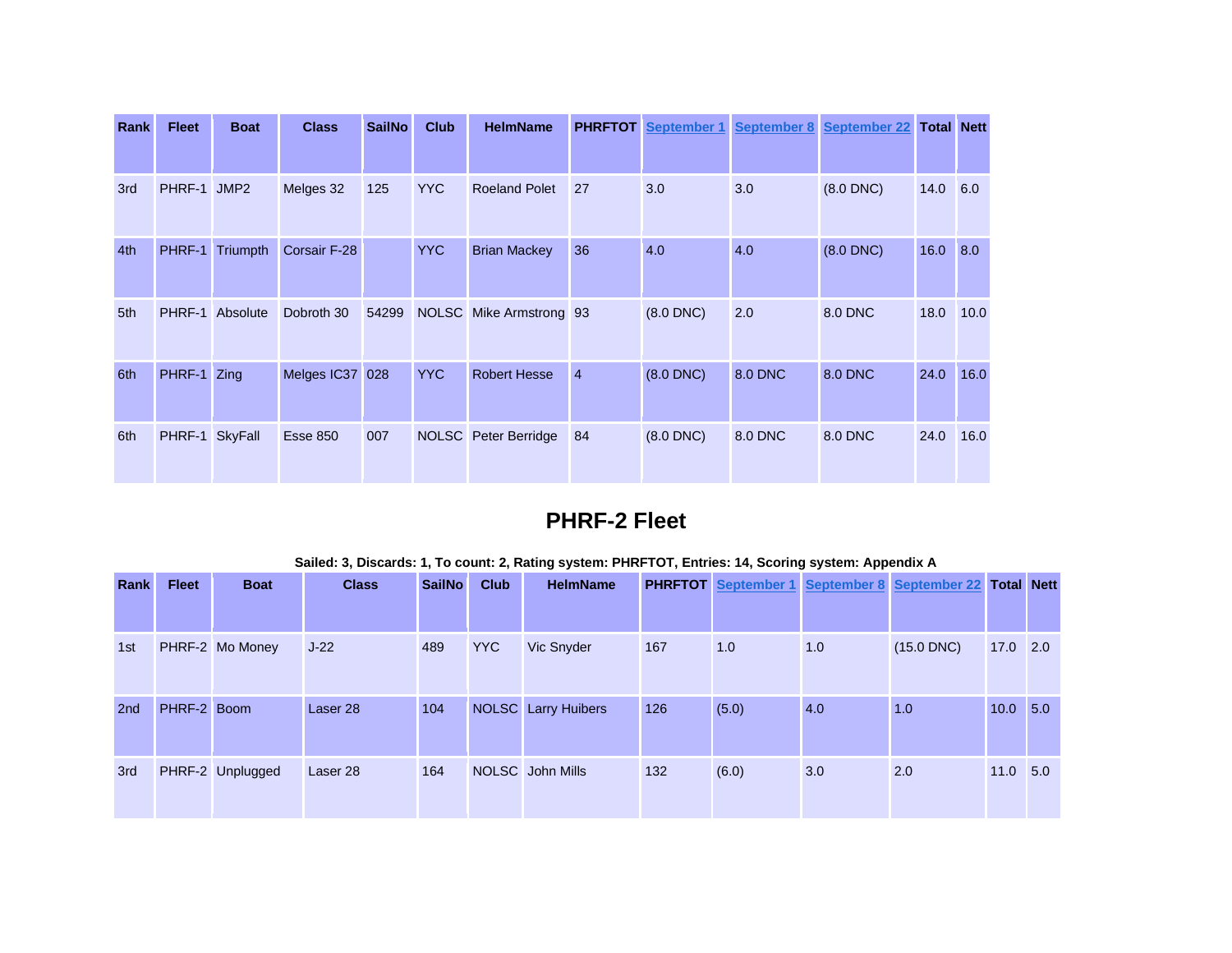| <b>Rank</b>     | <b>Fleet</b>   | <b>Boat</b>           | <b>Class</b>                              | <b>SailNo</b>  | <b>Club</b> | <b>HelmName</b>           | <b>PHRFTOT</b> | <b>September 1</b> | <b>September 8</b> | <b>September 22</b> | <b>Total Nett</b> |      |
|-----------------|----------------|-----------------------|-------------------------------------------|----------------|-------------|---------------------------|----------------|--------------------|--------------------|---------------------|-------------------|------|
|                 |                |                       |                                           |                |             |                           |                |                    |                    |                     |                   |      |
| 4th             |                | PHRF-2 Extra Bases    | Olson 30                                  | 18186          |             | NOLSC James Day           | 114            | 3.0                | 2.0                | $(15.0$ DNC)        | $20.0$ 5.0        |      |
| 5th             | PHRF-2 Kraken  |                       | <b>SR-27</b>                              | 727            |             | NOLSC Cody Montgomery 110 |                | 4.0                | 5.0                | $(15.0$ DNC)        | 24.0              | 9.0  |
| 6th             | PHRF-2 Wings   |                       | Beneteau 10R                              | 34             |             | NOLSC Bill Cavers         | 97             | 2.0                | $(15.0$ DNC)       | <b>15.0 DNC</b>     | 32.0              | 17.0 |
| 7 <sup>th</sup> | PHRF-2 Squirmy |                       | C&C 29-2                                  | 406            | <b>YYC</b>  | Alex O'Brien              | 176            | 7.0                | $(15.0$ DNC)       | <b>15.0 DNC</b>     | 37.0              | 22.0 |
| 8th             |                |                       | PHRF-2 Summer Love Beneteau First 32 1825 |                | <b>YYC</b>  | <b>Gabriel Lewis</b>      | 144            | $(15.0$ DNC)       | <b>15.0 DNC</b>    | <b>15.0 DNC</b>     | 45.0              | 30.0 |
| 8th             | PHRF-2 Escape  |                       | $J-22$                                    | 1579           | <b>YYC</b>  | <b>Family Hubies</b>      | 167            | $(15.0$ DNC)       | <b>15.0 DNC</b>    | <b>15.0 DNC</b>     | 45.0              | 30.0 |
| 8th             | PHRF-2 J9      |                       | J9                                        | $\overline{2}$ | <b>YYC</b>  | Don Finkle                | 120            | $(15.0$ DNC)       | <b>15.0 DNC</b>    | <b>15.0 DNC</b>     | 45.0              | 30.0 |
| 8th             | PHRF-2 Entropy |                       | Niagara 26                                | 113            | <b>YYC</b>  | <b>Will Harris</b>        | 183            | $(15.0$ DNC $)$    | <b>15.0 DNC</b>    | <b>15.0 DNC</b>     | 45.0              | 30.0 |
| 8th             |                | PHRF-2 Bangalore      | Nonsuch 26                                | 17             | <b>YYC</b>  | Kevin Doyle               | 228            | $(15.0$ DNC)       | <b>15.0 DNC</b>    | <b>15.0 DNC</b>     | 45.0              | 30.0 |
| 8th             |                | PHRF-2 Margaritaville | $J-70$                                    | 303            | <b>YYC</b>  | <b>Scott Dinse</b>        | 114            | $(15.0$ DNC)       | <b>15.0 DNC</b>    | <b>15.0 DNC</b>     | 45.0              | 30.0 |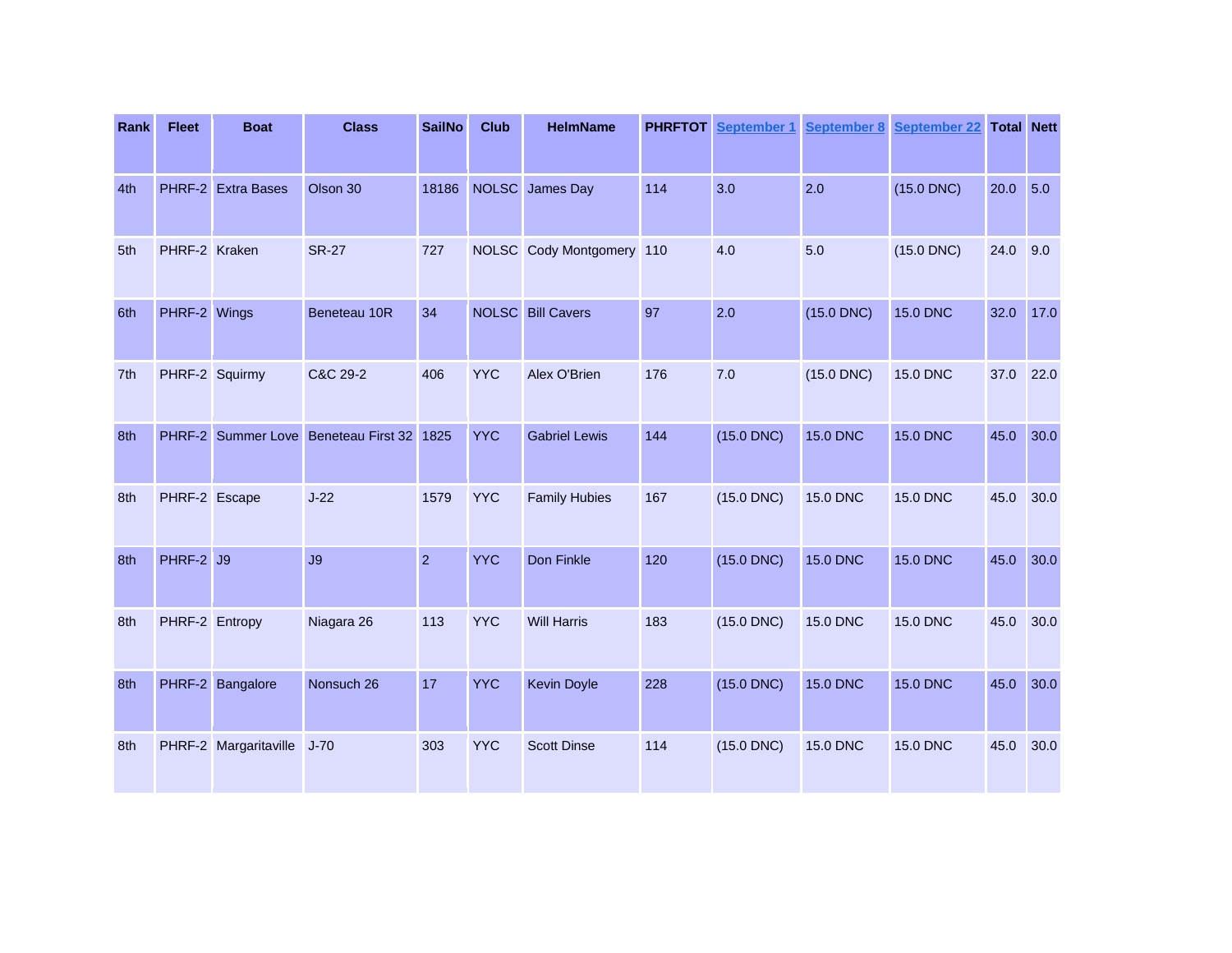| <b>Rank</b> | <b>Fleet</b> | <b>Boat</b>      | <b>Class</b> | <b>SailNo</b> | Club | <b>HelmName</b>  |     |              |                 | <b>PHRFTOT</b> September 1 September 8 September 22 Total Nett |      |      |
|-------------|--------------|------------------|--------------|---------------|------|------------------|-----|--------------|-----------------|----------------------------------------------------------------|------|------|
|             |              |                  |              |               |      |                  |     |              |                 |                                                                |      |      |
|             |              |                  |              |               |      |                  |     |              |                 |                                                                |      |      |
| 8th         |              | PHRF-2 Bad Habit | $J-24$       | 1252          |      | NOLSC Rick Sherk | 162 | $(15.0$ DNC) | <b>15.0 DNC</b> | <b>15.0 DNC</b>                                                | 45.0 | 30.0 |
|             |              |                  |              |               |      |                  |     |              |                 |                                                                |      |      |
|             |              |                  |              |               |      |                  |     |              |                 |                                                                |      |      |

### **September 1 - NFS Fleet**

| <b>Rank Fleet</b> |            | <b>Boat</b>                                | <b>Class</b>     | <b>SailNo</b> | <b>Club</b> | <b>HelmName</b>       | <b>PHRFTOT</b> | <b>Start</b> | <b>Finish</b>             | <b>Elapsed Corrected Points</b> |     |
|-------------------|------------|--------------------------------------------|------------------|---------------|-------------|-----------------------|----------------|--------------|---------------------------|---------------------------------|-----|
| $\overline{1}$    | <b>NFS</b> | <b>Wind Chill</b>                          | Beneteau 36.7    | 52397         | <b>YYC</b>  | <b>Mark Schimley</b>  | 87             |              | 18:35:00 19:03:00 0:28:00 | 0:32:28                         | 1.0 |
| $\overline{2}$    | <b>NFS</b> | Lucky Lady                                 | Pearson 30       | 239           | <b>YYC</b>  | <b>Josh Stack</b>     | 177            |              | 18:35:00 19:08:59 0:33:59 | 0:33:17                         | 2.0 |
| 3                 | <b>NFS</b> | Aurora                                     | Hinterhoeller 25 | 5964          |             | NOLSC Jens Junior     | 231            |              | 18:35:00 19:13:35 0:38:35 | 0:34:33                         | 3.0 |
| $\overline{4}$    | <b>NFS</b> | Joyce's Nemesis Too Beneteau 36.7 SD 51733 |                  |               | <b>YYC</b>  | <b>Jesse Sabin</b>    | 93             |              | 18:35:00 19:06:05 0:31:05 | 0:35:37                         | 4.0 |
| $5\phantom{1}$    | <b>NFS</b> | <b>Battlestar Pegasus</b>                  | Redwing 30       | 3855          | <b>YYC</b>  | <b>Andrews Hooker</b> | 199            |              | 18:35:00 19:12:46 0:37:46 | 0:35:38                         | 5.0 |
| 6                 | <b>NFS</b> | Rouge Wave                                 | $J-35C$          | 25262         | <b>YYC</b>  | Douglas Clarke Jr.    | 110            |              | 18:35:00 19:07:19 0:32:19 | 0:35:48                         | 6.0 |
| $\overline{7}$    | <b>NFS</b> | Obsession                                  | Beneteau 36.7    | 52283         | <b>YYC</b>  | Norm Stessing         | 87             |              | 18:35:00 19:06:25 0:31:25 | 0:36:26                         | 7.0 |

**Start: Start 1, Finishes: Place**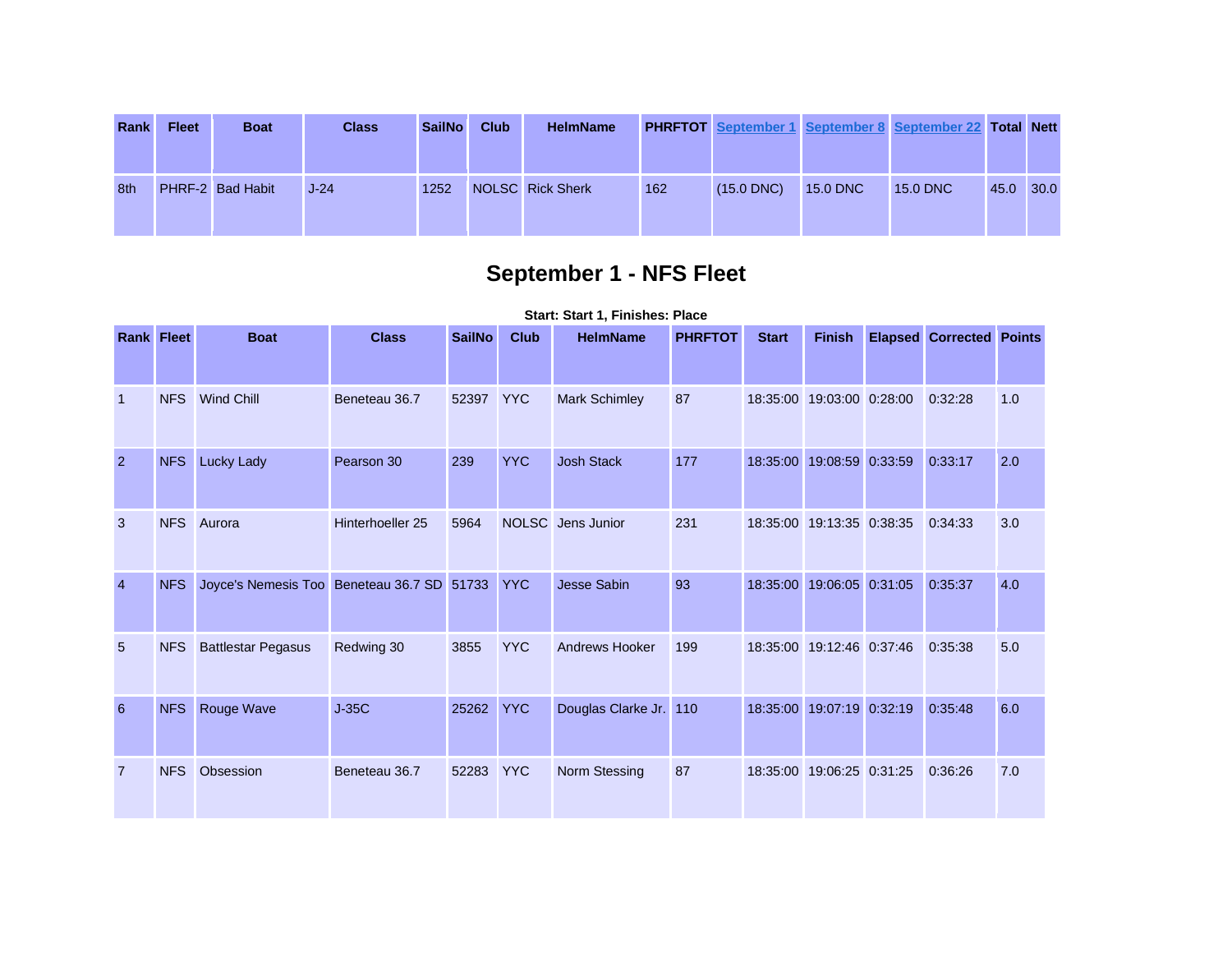| <b>Rank Fleet</b> |            | <b>Boat</b>       | <b>Class</b> | <b>SailNo</b> | <b>Club</b>  | <b>HelmName</b>    | <b>PHRFTOT</b> | <b>Start</b> | <b>Finish</b>             | <b>Elapsed Corrected Points</b> |      |
|-------------------|------------|-------------------|--------------|---------------|--------------|--------------------|----------------|--------------|---------------------------|---------------------------------|------|
|                   |            |                   |              |               |              |                    |                |              |                           |                                 |      |
| 8                 | <b>NFS</b> | The Gipper        | Beneteau 41  | 19            | <b>YYC</b>   | Steve Rycyna       | 120            |              | 18:35:00 19:08:48 0:33:48 | 0:36:43                         | 8.0  |
| 9                 | <b>NFS</b> | <b>Black Rose</b> | Beneteau 37  | 1517          | <b>YYC</b>   | <b>Larry Quinn</b> | 156            |              | 18:35:00 19:15:33 0:40:33 | 0:41:12                         | 9.0  |
| 10                | <b>NFS</b> | Landaleigh        | Catalina 38  | 160           | <b>NOLSC</b> |                    | 199            |              | 18:35:00 19:24:52 0:49:52 | 0:47:03                         | 10.0 |

## **September 8 - NFS Fleet**

|                |                   |                           |                  |               |             | Start: Start 1, Finishes: Place |                |              |                           |                                 |     |
|----------------|-------------------|---------------------------|------------------|---------------|-------------|---------------------------------|----------------|--------------|---------------------------|---------------------------------|-----|
|                | <b>Rank Fleet</b> | <b>Boat</b>               | <b>Class</b>     | <b>SailNo</b> | <b>Club</b> | <b>HelmName</b>                 | <b>PHRFTOT</b> | <b>Start</b> | <b>Finish</b>             | <b>Elapsed Corrected Points</b> |     |
| $\mathbf{1}$   | <b>NFS</b>        | Aurora                    | Hinterhoeller 25 | 5964          |             | NOLSC Jens Junior               | 231            |              | 18:35:00 19:35:55 1:00:55 | 0:54:34                         | 1.0 |
| $\overline{2}$ | <b>NFS</b>        | Obsession                 | Beneteau 36.7    | 52283         | <b>YYC</b>  | <b>Norm Stessing</b>            | 87             | 18:35:00     | 19:22:38 0:47:38          | 0:55:14                         | 2.0 |
| $\mathbf{3}$   | <b>NFS</b>        | Lucky Lady                | Pearson 30       | 239           | <b>YYC</b>  | <b>Josh Stack</b>               | 177            | 18:35:00     | 19:31:29 0:56:29          | 0:55:19                         | 3.0 |
| $\overline{4}$ | <b>NFS</b>        | <b>Wind Chill</b>         | Beneteau 36.7    | 52397         | <b>YYC</b>  | <b>Mark Schimley</b>            | 87             | 18:35:00     | 19:22:54 0:47:54          | 0:55:33                         | 4.0 |
| 5              | <b>NFS</b>        | <b>Battlestar Pegasus</b> | Redwing 30       | 3855          | <b>YYC</b>  | Andrews Hooker                  | 199            | 18:35:00     | 19:35:21 1:00:21          | 0:56:56                         | 5.0 |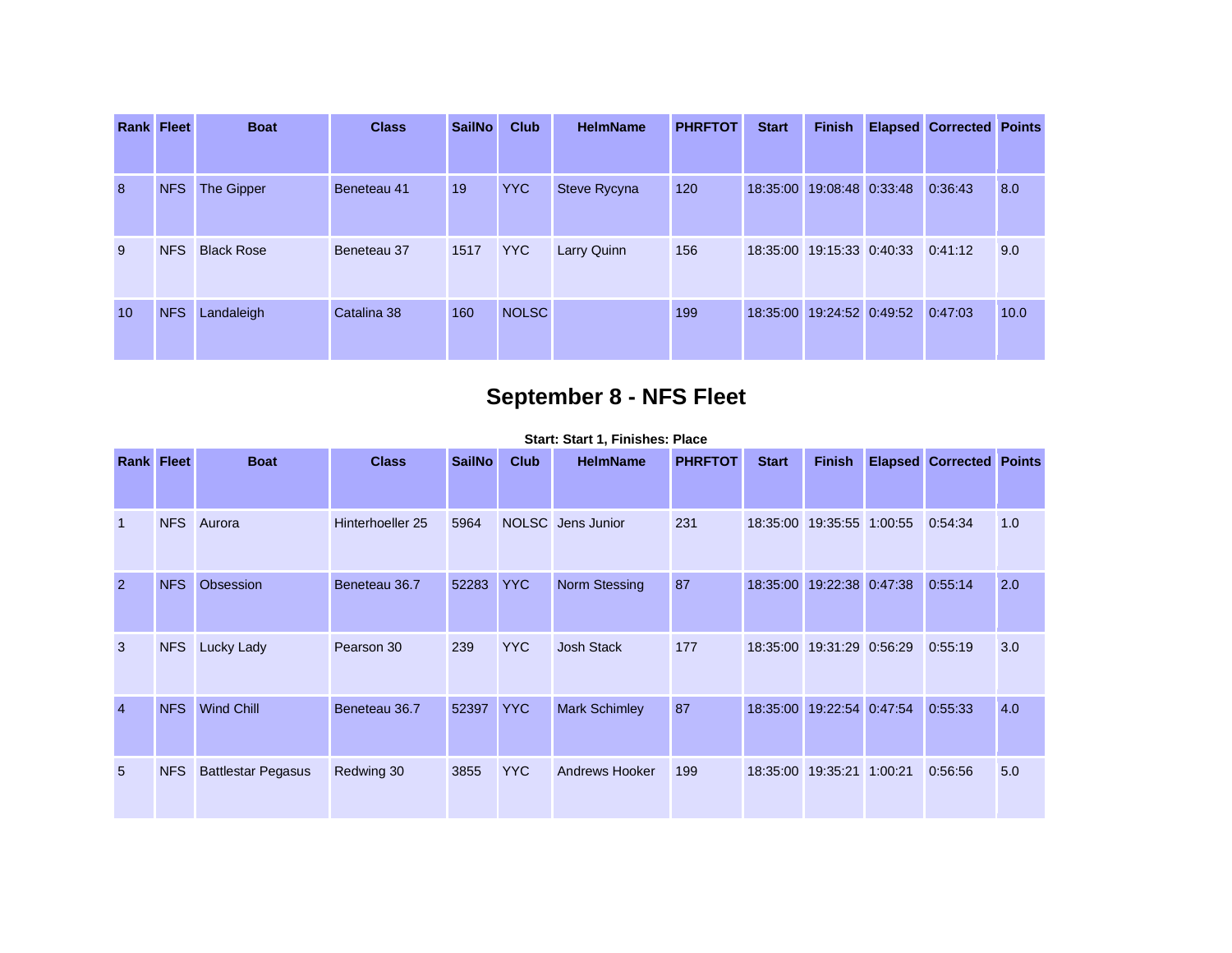|                | <b>Rank Fleet</b> | <b>Boat</b>                                | <b>Class</b> | <b>SailNo</b> | <b>Club</b>  | <b>HelmName</b>        | <b>PHRFTOT</b> | <b>Start</b> | <b>Finish</b>             |            | <b>Elapsed Corrected Points</b> |      |
|----------------|-------------------|--------------------------------------------|--------------|---------------|--------------|------------------------|----------------|--------------|---------------------------|------------|---------------------------------|------|
|                |                   |                                            |              |               |              |                        |                |              |                           |            |                                 |      |
| 6              | <b>NFS</b>        | Perbacco                                   | Schock 35    | 54260         | <b>YYC</b>   | <b>Shane Vansrom</b>   | 87             |              | 18:35:00 19:24:34 0:49:34 |            | 0:57:29                         | 6.0  |
| $\overline{7}$ | <b>NFS</b>        | Rouge Wave                                 | $J-35C$      | 25262         | <b>YYC</b>   | Douglas Clarke Jr. 110 |                |              | 18:35:00 19:28:13 0:53:13 |            | 0:58:56                         | 7.0  |
| 8              | <b>NFS</b>        | The Gipper                                 | Beneteau 41  | 19            | <b>YYC</b>   | Steve Rycyna           | 120            |              | 18:35:00 19:32:26 0:57:26 |            | 1:02:23                         | 8.0  |
| 9              | <b>NFS</b>        | Landaleigh                                 | Catalina 38  | 160           | <b>NOLSC</b> |                        | 199            |              | 18:35:00 19:44:52 1:09:52 |            | 1:05:55                         | 9.0  |
| 10             | <b>NFS</b>        | Joyce's Nemesis Too Beneteau 36.7 SD 51733 |              |               | <b>YYC</b>   | Jesse Sabin            | 93             |              |                           | <b>DNF</b> |                                 | 15.0 |

### **September 22 - NFS Fleet**

| <u>start: start ::::::::::stres::::::::</u> |                   |             |                                    |               |             |                   |                |              |                           |  |                                 |     |
|---------------------------------------------|-------------------|-------------|------------------------------------|---------------|-------------|-------------------|----------------|--------------|---------------------------|--|---------------------------------|-----|
|                                             | <b>Rank Fleet</b> | <b>Boat</b> | <b>Class</b>                       | <b>SailNo</b> | <b>Club</b> | <b>HelmName</b>   | <b>PHRFTOT</b> | <b>Start</b> | <b>Finish</b>             |  | <b>Elapsed Corrected Points</b> |     |
| -1                                          | <b>NFS</b>        |             | Wind Chill Beneteau 36.7 52397 YYC |               |             | Mark Schimley 87  |                |              | 18:45:00 19:19:09 0:34:09 |  | 0:39:36                         | 1.0 |
| $\overline{2}$                              |                   | NFS Aurora  | Hinterhoeller 25 5964              |               |             | NOLSC Jens Junior | 231            |              | 18:45:00 19:33:14 0:48:14 |  | 0:43:12                         | 2.0 |

#### **Start: Start 1, Finishes: Place**

### **September 1 - PHRF-1 Fleet**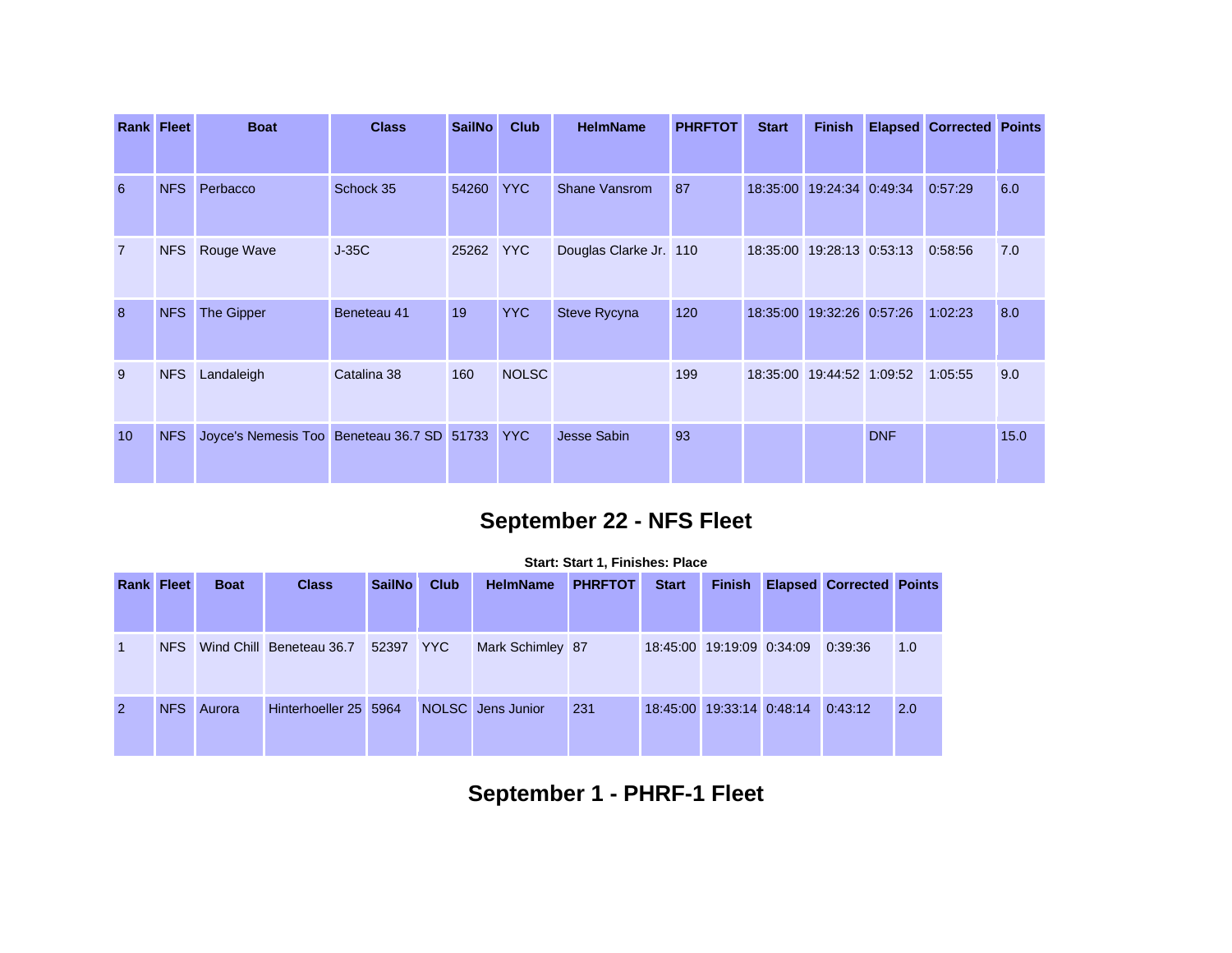|                | <b>Start: Start 1, Finishes: Place</b> |                        |                     |               |             |                   |                |              |                           |  |                                 |     |  |
|----------------|----------------------------------------|------------------------|---------------------|---------------|-------------|-------------------|----------------|--------------|---------------------------|--|---------------------------------|-----|--|
| Rank           | <b>Fleet</b>                           | <b>Boat</b>            | <b>Class</b>        | <b>SailNo</b> | <b>Club</b> | <b>HelmName</b>   | <b>PHRFTOT</b> | <b>Start</b> | <b>Finish</b>             |  | <b>Elapsed Corrected Points</b> |     |  |
| 1              |                                        | PHRF-1 Night Owl J-111 |                     | 60335         | <b>YYC</b>  | <b>Rick Lohr</b>  | 40             |              | 18:45:00 19:28:43 0:43:43 |  | 0:56:06                         | 1.0 |  |
| $\mathcal{P}$  | PHRF-1 Ali Cat                         |                        | $J-88$              | 11            |             | NOLSC Ed Berkhout | 85             | 18:45:00     | 19:33:41 0:48:41          |  | 0:56:41                         | 2.0 |  |
| 3              | PHRF-1 JMP2                            |                        | Melges 32           | 125           | <b>YYC</b>  | Roeland Polet 27  |                |              | 18:45:00 19:28:50 0:43:50 |  | 0:57:57                         | 3.0 |  |
| $\overline{4}$ | PHRF-1                                 | Triumpth               | <b>Corsair F-28</b> |               | <b>YYC</b>  | Brian Mackey 36   |                | 18:45:00     | 19:32:03 0:47:03          |  | 1:00:56                         | 4.0 |  |

# **September 8 - PHRF-1 Fleet**

|                |              |                 |              |               | Start: Start 1, Finishes: Place |                      |                |              |                           |                |                         |     |
|----------------|--------------|-----------------|--------------|---------------|---------------------------------|----------------------|----------------|--------------|---------------------------|----------------|-------------------------|-----|
| Rank           | <b>Fleet</b> | <b>Boat</b>     | <b>Class</b> | <b>SailNo</b> | <b>Club</b>                     | <b>HelmName</b>      | <b>PHRFTOT</b> | <b>Start</b> | <b>Finish</b>             | <b>Elapsed</b> | <b>Corrected Points</b> |     |
| 1              | PHRF-1       | Night Owl J-111 |              | 60335         | <b>YYC</b>                      | <b>Rick Lohr</b>     | 40             |              | 18:45:00 19:26:58 0:41:58 |                | 0:53:51                 | 1.0 |
| $\overline{2}$ | PHRF-1       | Absolute        | Dobroth 30   | 54299         | <b>NOLSC</b>                    | Mike Armstrong 93    |                | 18:45:00     | 19:32:13 0:47:13          |                | 0:54:06                 | 2.0 |
| 3              | PHRF-1 JMP2  |                 | Melges 32    | 125           | <b>YYC</b>                      | <b>Roeland Polet</b> | 27             |              | 18:45:00 19:28:21 0:43:21 |                | 0:57:19                 | 3.0 |
| $\overline{4}$ | PHRF-1       | Triumpth        | Corsair F-28 |               | <b>YYC</b>                      | <b>Brian Mackey</b>  | 36             | 18:45:00     | 19:29:47 0:44:47          |                | 0:57:59                 | 4.0 |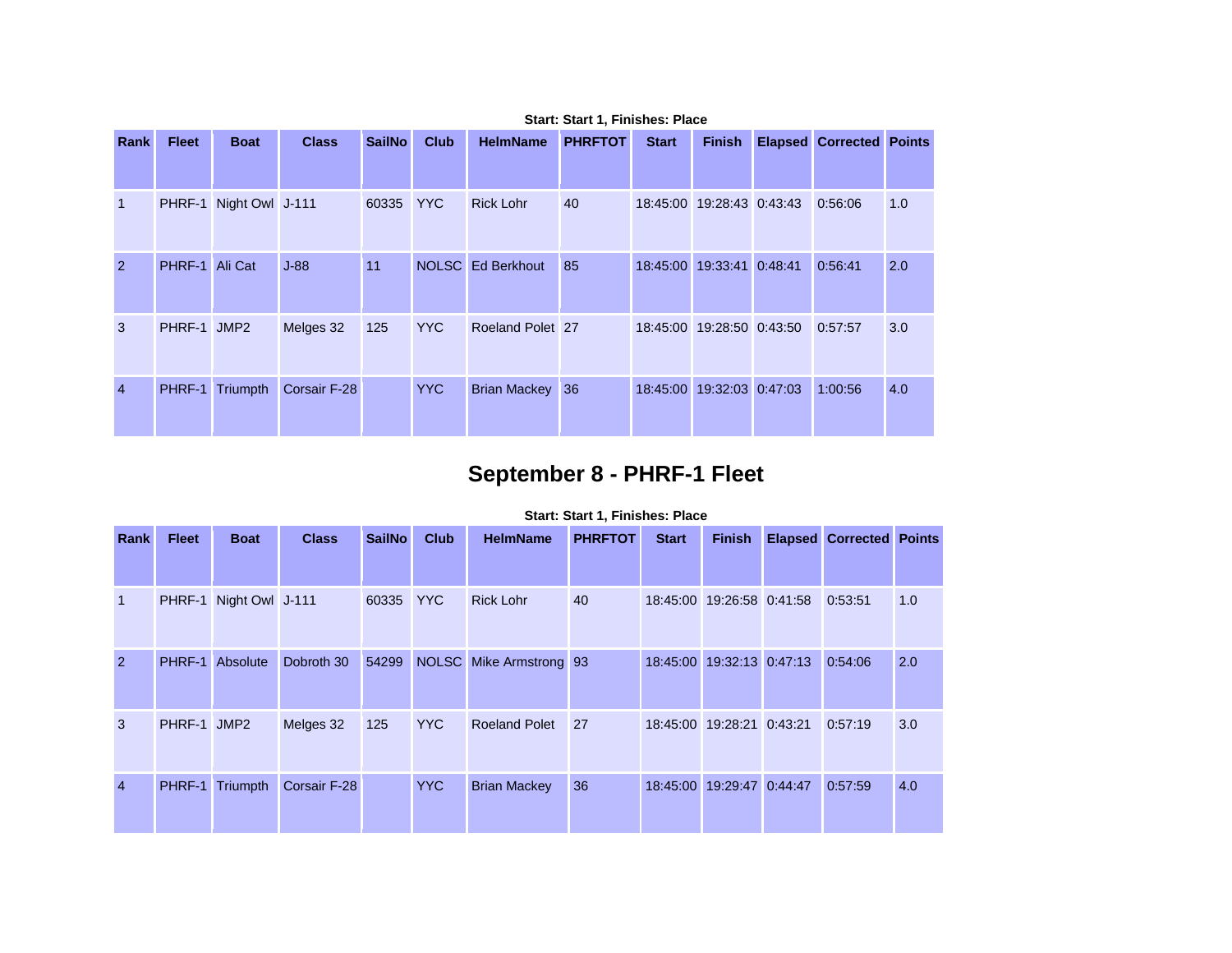## **September 22 - PHRF-1 Fleet**

|               |                |                                  |        |                     |             |                         |    | Start: Start 1, Finishes: Place |                           |                                 |     |
|---------------|----------------|----------------------------------|--------|---------------------|-------------|-------------------------|----|---------------------------------|---------------------------|---------------------------------|-----|
| Rank          | <b>Fleet</b>   | <b>Boat</b>                      |        | <b>Class SailNo</b> | <b>Club</b> | <b>HelmName PHRFTOT</b> |    | <b>Start</b>                    | <b>Finish</b>             | <b>Elapsed Corrected Points</b> |     |
| $\mathbf{1}$  |                | PHRF-1 Night Owl J-111 60335 YYC |        |                     |             | <b>Rick Lohr</b>        | 40 |                                 | 18:45:00 19:13:21 0:28:21 | 0:36:23                         | 1.0 |
| $\mathcal{P}$ | PHRF-1 Ali Cat |                                  | $J-88$ | 11                  |             | NOLSC Ed Berkhout 85    |    |                                 | 18:45:00 19:17:53 0:32:53 | 0:38:17                         | 2.0 |

**Start: Start 1, Finishes: Place**

## **September 1 - PHRF-2 Fleet**

|                | Start: Start 1, Finishes: Place |                             |                     |               |              |                            |                |              |                           |         |                                 |     |  |  |
|----------------|---------------------------------|-----------------------------|---------------------|---------------|--------------|----------------------------|----------------|--------------|---------------------------|---------|---------------------------------|-----|--|--|
| Rank           | <b>Fleet</b>                    | <b>Boat</b>                 | <b>Class</b>        | <b>SailNo</b> | <b>Club</b>  | <b>HelmName</b>            | <b>PHRFTOT</b> | <b>Start</b> | <b>Finish</b>             |         | <b>Elapsed Corrected Points</b> |     |  |  |
|                |                                 | PHRF-2 Mo Money             | $J-22$              | 489           | <b>YYC</b>   | Vic Snyder                 | 167            | 18:40:00     | 19:31:43 0:51:43          |         | 0:51:32                         | 1.0 |  |  |
| $\overline{2}$ | PHRF-2 Wings                    |                             | Beneteau 10R 34     |               | <b>NOLSC</b> | <b>Bill Cavers</b>         | 97             | 18:40:00     | 19:26:38                  | 0:46:38 | 0:53:00                         | 2.0 |  |  |
| 3              |                                 | PHRF-2 Extra Bases Olson 30 |                     | 18186         |              | NOLSC James Day            | 114            |              | 18:40:00 19:28:21 0:48:21 |         | 0:53:08                         | 3.0 |  |  |
| $\overline{4}$ | PHRF-2 Kraken                   |                             | <b>SR-27</b>        | 727           |              | NOLSC Cody Montgomery 110  |                | 18:40:00     | 19:28:17 0:48:17          |         | 0:53:29                         | 4.0 |  |  |
| 5              | PHRF-2 Boom                     |                             | Laser <sub>28</sub> | 104           |              | <b>NOLSC</b> Larry Huibers | 126            |              | 18:40:00 19:31:23 0:51:23 |         | 0:55:11                         | 5.0 |  |  |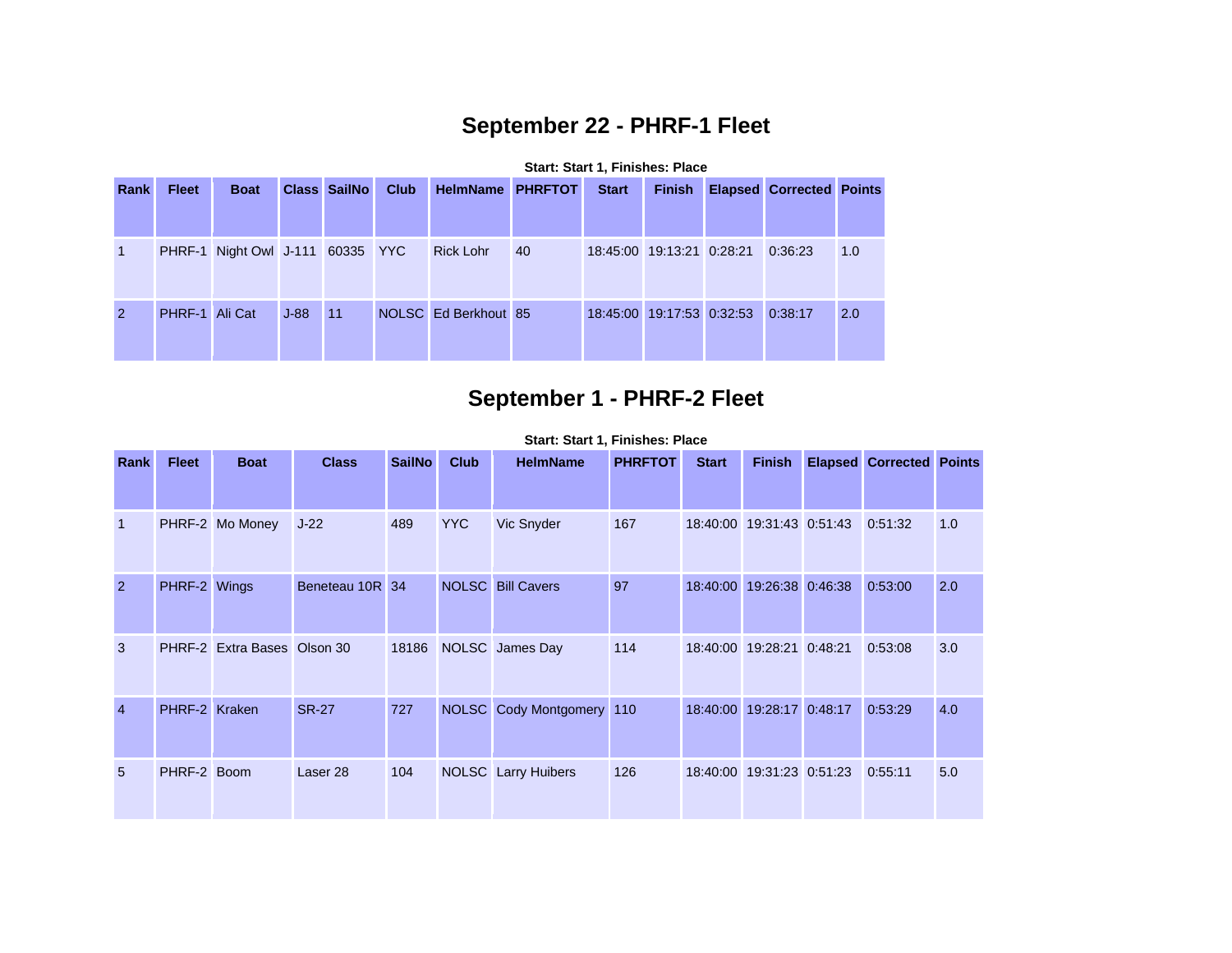| <b>Rank</b> | <b>Fleet</b>   | <b>Boat</b>      | <b>Class</b> | <b>SailNo</b> | Club | <b>HelmName</b>  | <b>PHRFTOT</b> | <b>Start</b> | <b>Finish</b>             | <b>Elapsed Corrected Points</b> |     |
|-------------|----------------|------------------|--------------|---------------|------|------------------|----------------|--------------|---------------------------|---------------------------------|-----|
|             |                |                  |              |               |      |                  |                |              |                           |                                 |     |
| 6           |                | PHRF-2 Unplugged | Laser 28     | 164           |      | NOLSC John Mills | 132            |              | 18:40:00 19:33:01 0:53:01 | 0:56:18                         | 6.0 |
| 7           | PHRF-2 Squirmy |                  | C&C 29-2     | 406           | YYC. | Alex O'Brien     | 176            |              | 18:40:00 19:40:56 1:00:56 | 0:59:46                         | 7.0 |

## **September 8 - PHRF-2 Fleet**

|                | Start: Start 1, Finishes: Place |                            |              |               |              |                           |                |              |                           |         |                                 |     |  |  |
|----------------|---------------------------------|----------------------------|--------------|---------------|--------------|---------------------------|----------------|--------------|---------------------------|---------|---------------------------------|-----|--|--|
| <b>Rank</b>    | <b>Fleet</b>                    | <b>Boat</b>                | <b>Class</b> | <b>SailNo</b> | <b>Club</b>  | <b>HelmName</b>           | <b>PHRFTOT</b> | <b>Start</b> | <b>Finish</b>             |         | <b>Elapsed Corrected Points</b> |     |  |  |
| 1              |                                 | PHRF-2 Mo Money            | $J-22$       | 489           | <b>YYC</b>   | Vic Snyder                | 167            |              | 18:40:00 19:26:21 0:46:21 |         | 0:46:11                         | 1.0 |  |  |
| 2              | PHRF-2                          | Extra Bases Olson 30 18186 |              |               | <b>NOLSC</b> | James Day                 | 114            | 18:40:00     | 19:23:51                  | 0:43:51 | 0:48:11                         | 2.0 |  |  |
| 3              | PHRF-2                          | Unplugged                  | Laser 28 164 |               |              | NOLSC John Mills          | 132            |              | 18:40:00 19:28:58 0:48:58 |         | 0:52:00                         | 3.0 |  |  |
| $\overline{4}$ | PHRF-2 Boom                     |                            | Laser 28     | 104           | <b>NOLSC</b> | <b>Larry Huibers</b>      | 126            |              | 18:40:00 19:28:56 0:48:56 |         | 0:52:33                         | 4.0 |  |  |
| 5              | PHRF-2 Kraken                   |                            | <b>SR-27</b> | 727           |              | NOLSC Cody Montgomery 110 |                |              | 18:40:00 19:28:46 0:48:46 |         | 0:54:01                         | 5.0 |  |  |

**September 22 - PHRF-2 Fleet**